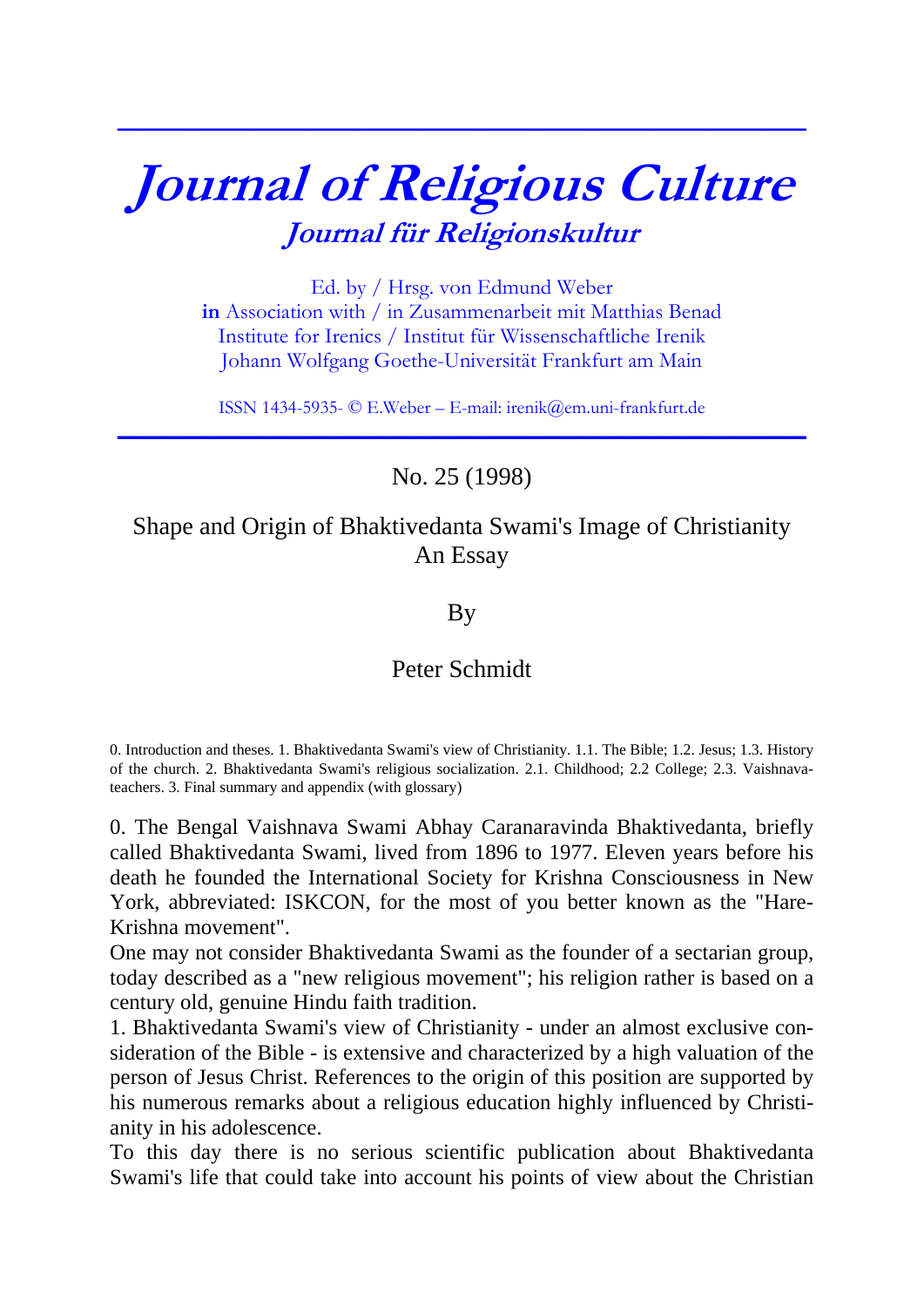religion in an acceptable way. The official posthumous ISKCON-biography has to be seen as extremely problematic in this context.

One can place Bhaktivedanta Swami's organization into the big complex of monotheistic Hinduism. Although all other forms of religion found within the Indian subcontinent, such as animism, shamanism, polytheism, pantheism, and monism belong to Hinduism as well, the way of worshipping a higher Being, with the idea of a personal God, is the basis of Bhaktivedanta Swami's religion, a part of the so-called Vaishnavism (or Vishnuism). Besides Shivaism and Shaktism it is one of the three largest religions in India.

It is a religious tradition which was started in the  $3<sup>rd</sup>$  Century AD and is found mainly in Bengal, in which God Vishnu, or one of his incarnations, like Rama or the extremely popular Krishna, is adored. One of the literary bases in this context is the Bhagavad-Gita, a philosophical-didactic teaching poem drawn up in the same time period.

The supporters of the Vaishnavism, the so-called Vaishnavas, do not cultivate any homogenous cultural and theological traditions. One speaks of four big philosophical trends. All were formed in the Middle Ages and named after their founders who mainly were from south India. This includes, for example, the school of Madhva who developed the dualistic philosophical system of the Dvaita in which God, and all earthly souls, have to be understood as totally distinguishable spiritual units.

As a rule the Vaishnavas were leaders of movements that were aimed at the ritualistic piety of the hierarchically organized Brahmanic religion. God should be more easily accessible and more available to every single creditor for the striven salvation of the cycle of existence. Concretely it meant that highly complex fire rituals, ceremonial songs and complicated offerings by the Brahmanic priesthood should yield to simple acts also performed by laymen and guided by Bhakti, the selfless love and devotion to God. For example the admiration of images in temples and the chanting of the different names of God were introduced as the best ways of worship in the communities.

In the first half of the 16th century the movement by the preacher Caitanya, came into Bengal from Mayapura. Considered as an Avatara, an incarnation of God, that founder of the so-called Gaudiya-Vaishnava-tradition concentrated the religious experience on a devoted worship of God Krishna and his eternal female companion, Radha. Bhaktivedanta Swami´s movement for Krishnaconsciousness also came from this line of the Vaishnavism. They see their main task in a worldwide spreading of the common praise song of God´s names, the Nama-sankirtan.

To complete the thought one has to mention that ISKCON is not the only representative of the Gaudiya-Vaishnavism in the western world. One of the spiritual relatives of Bhaktivedanta Swami, i. e. another pupil of their religious teacher, introduced himself as an authorative spiritual preacher of the same time outside of India. It was Bhakti Rakshaka Sridhara who also founded a religious organi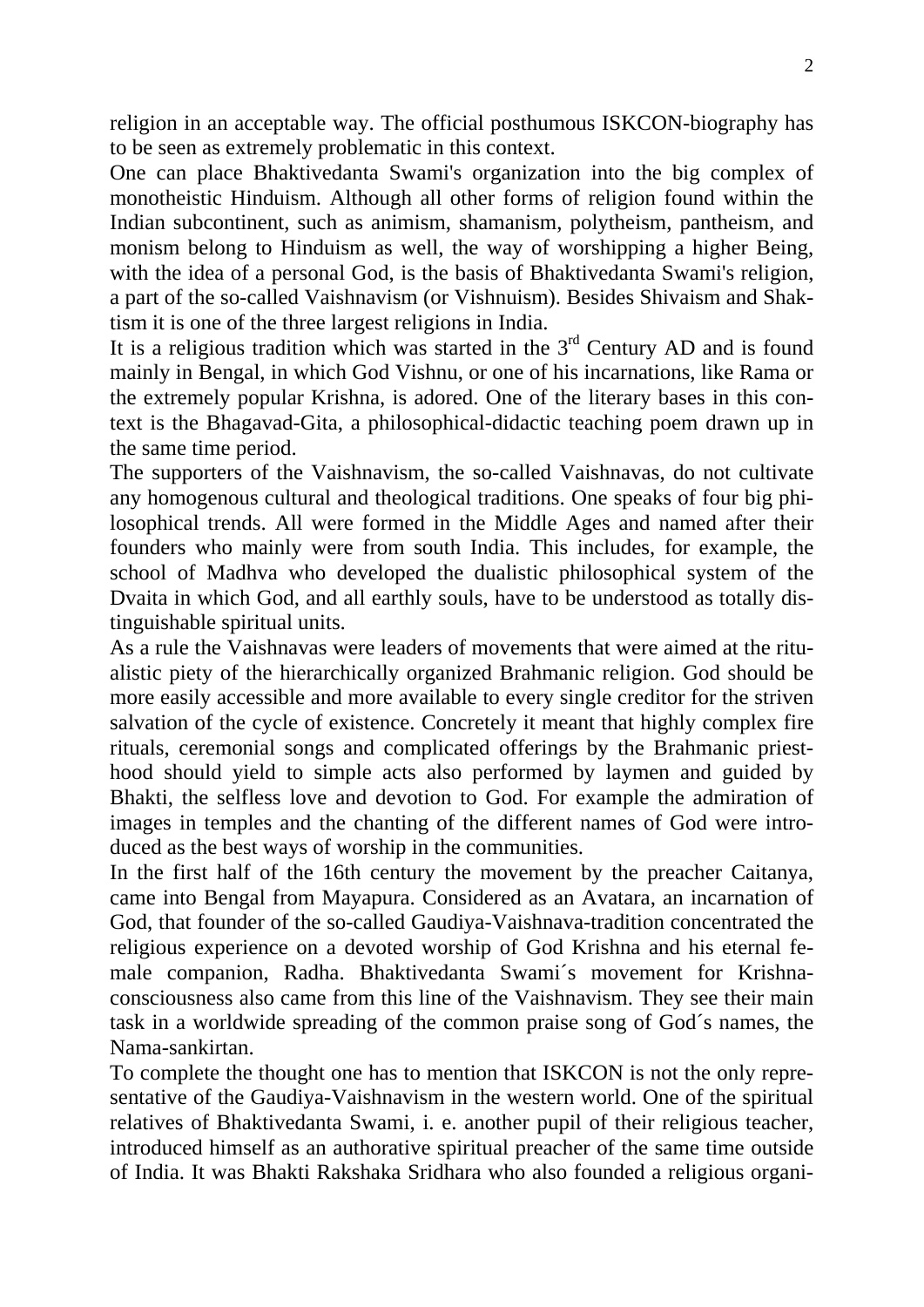zation for the distribution of the teachings of Caitanya. Its head office is in Navadvipa, India.

As already mentioned, there are a large number of newer scientific publications about the traditional, as well as the modern tendencies of the Vaishnava religion worldwide. While sorting out the available scientific literature about Bhaktivedanta Swami it became clear that particularly his relationship to other world religions - especially to Christianity - have not been treated at all or only very briefly. Hardly any scientifically well-founded discussions until now have taken place with this subject.

Exactly this is the main object of my doctoral work, in which I have particularly worked through the complete works of Bhaktivedanta Swami, including exclusive consideration of his viewpoints of Christianity, and the resulting strategies of an inter-religious dialogue. In addition to that I have followed the question of origin of Bhaktivedanta Swami's opinions about Christianity in his religious socialization process.

A CD-ROM which contains the complete collection of his books, letters and articles, as well as the copies of all tape logs of his lectures and various discussions in the English language served as my primary source.

In the following I should like to introduce you to the most important results of the first section of my work, an will I pick up my second thesis:

1.1. In the opinion of Bhaktivedanta Swami the question of a so-called Shastra, a sacred scripture, which documents God's will authentically, is not only constitutive for the Christian religion. He regards the Bible as a part of the oldest Hindu literature, the so-called Vedic scriptures, and presents it moreover as a book that can be used as a source of information about the life and work of the Christian incarnation of God, Jesus Christ.

Regarding the quality of the Bible it has to be understood as a kind of simplified summary of the divine message, which can be found much more detailed in the Bhagavad-Gita (comparison paperback dictionary - larger encyclopedia). But the statements of that sacred document aren't untrue, however the target groups of both works are different, particularly in their intellectual ability. Therefore, the message of the divine love is presented much less clearly in the Bible.

Principally everybody could strive for the purpose of a religion with the Bible successfully. For Bhaktivedanta Swami this consisted in the guidance of all people to a loving relationship with God, i. e. in the development of what he called "Krishna-consciousness".

However, for Bhaktivedanta Swami the person of Jesus wrongly became a unique savior of the world. The reasons for this are numerous forbidden manipulations of the text of the Bible, an event which may be understood as an evidence of the faith, but which cannot be tolerated in any way. Through this the claim of absolute truth would be lost. Such a revision of the Bible (he called it "manufacturing") can always be seen if Christians deliberately and willfully ascribe direct speeches to Jesus, although they probably were written long after his crucifixion.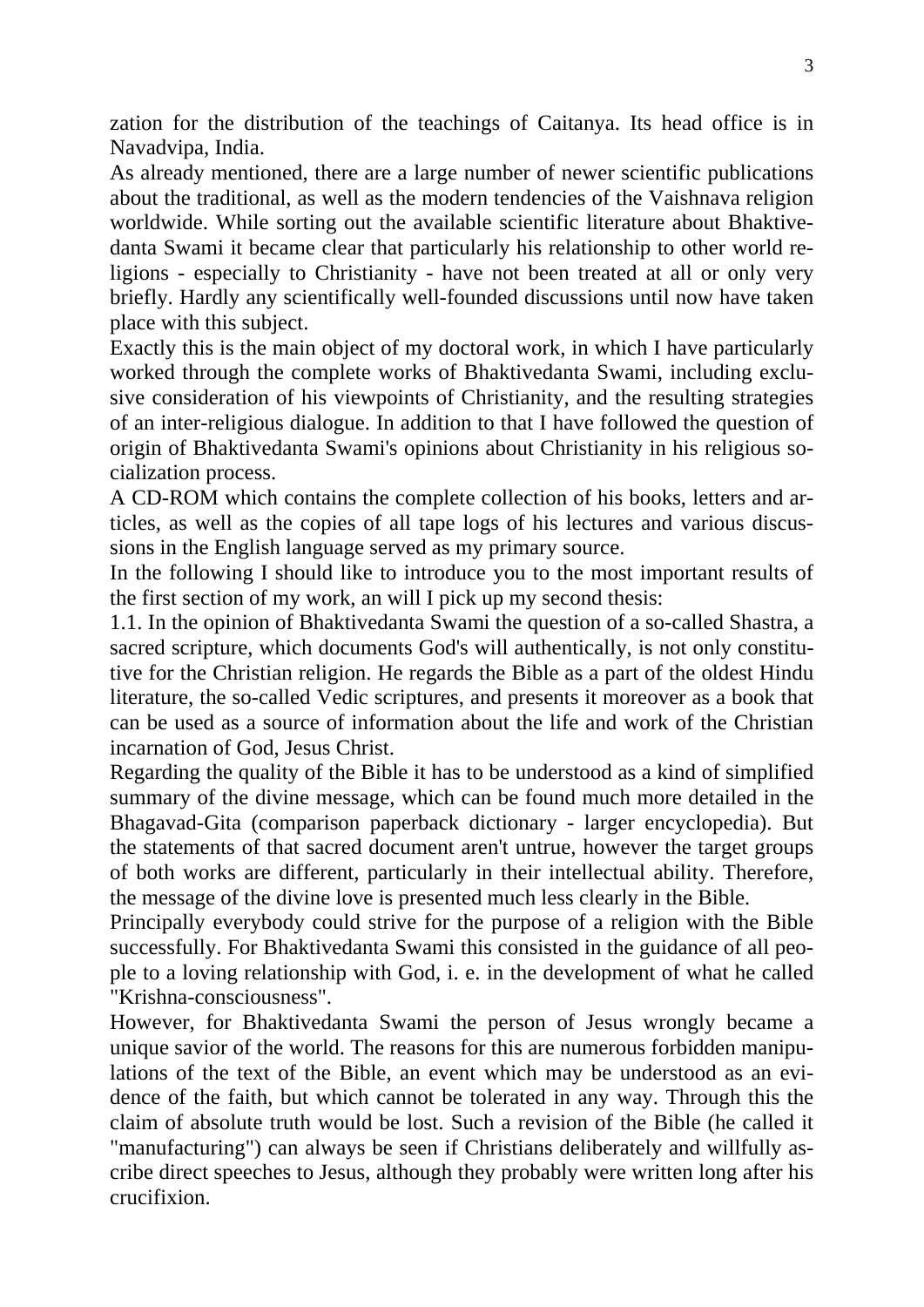In a letter written in 1969 Bhaktivedanta Swami reported that he had heard, through the reading of a church circular (whose author remains anonymous), by the examinations of certain Prof. Charles Smith. This establishes, as he described the contents of the circular, that generally there are great doubts about the authenticity of all biblical words of Jesus. For example: numerous passages considered to have been said by Jesus originally are by the author of the fourth Gospel. He particularly mentioned John 14.6., where Jesus is quoted with "I am the way, the truth and the life; nobody comes to the Father unless through me". Here Bhaktivedanta Swami took into consideration that - if one follows the theses of Charles Smith - this statement, which is important for the Christian selfconfidence, might also have been added later.

Smith, a theologian in Cambridge, Massachusetts, was mentioned by Bhaktivedanta Swami only once. For this reason it seems to be obvious that the Indian knew Smith's book "The paradox of Jesus in the Gospels" only through the secondary source of the church circular. My own investigations, which brought me to the Loyola University of New Orleans, yield that this thesis by Charles Smith, who in those days was engaged in the biblical demythologization, nevertheless was quoted correctly.

Examining Bhaktivedanta Swami's competence with respect to the contents of the Bible, one notices that he never goes into concrete details respectively to the context in any of his 14 Bible quotations. The reconstruction of the Bible's historical frame also doesn't play any part for him. In his discussions he rather frequently scattered Bible words to which he thought to have discovered an identity with his own philosophy. One important subject was the love which man should develop towards God, as well as the infinite power of God and the dependence of man on Him.

His preferred Bible quotation was the Fifth Commandment which can be located in 158 quotations, much more often than any other Bible quotation. Bhaktivedanta Swami called it the "first commandment of the Bible" that, although it is in the center of the Christian philosophy, it is violated frequently.

In his commentary of 1975 on the "Srimad Bhagavatam", a central Vaishnava document about Krishna, Bhaktivedanta Swami referred to the twelve year old Jesus in the temple (Luke 2, 41-52). By using not identifiable secondary sources he presented an incident of grave consequence for Christianity: to his knowledge the adolescent Jesus was shocked by the Jewish practice of animal sacrifice in the synagogues (!). Consequently he declined the Jewish faith and started his own religion, i.e. Christianity, with a "thou shalt not kill" finally correctly understood.

On another occasion Bhaktivedanta Swami justified the necessity of the confirmation of the fifth commandment with the argument that people of the biblical period would have been so accustomed to killing, that they couldn't grasp the real meaning of this law.

Nowadays the situation has escalated, because animals are killed not only as objects for sacrifices but also for inadmissible food purposes in slaughter-houses.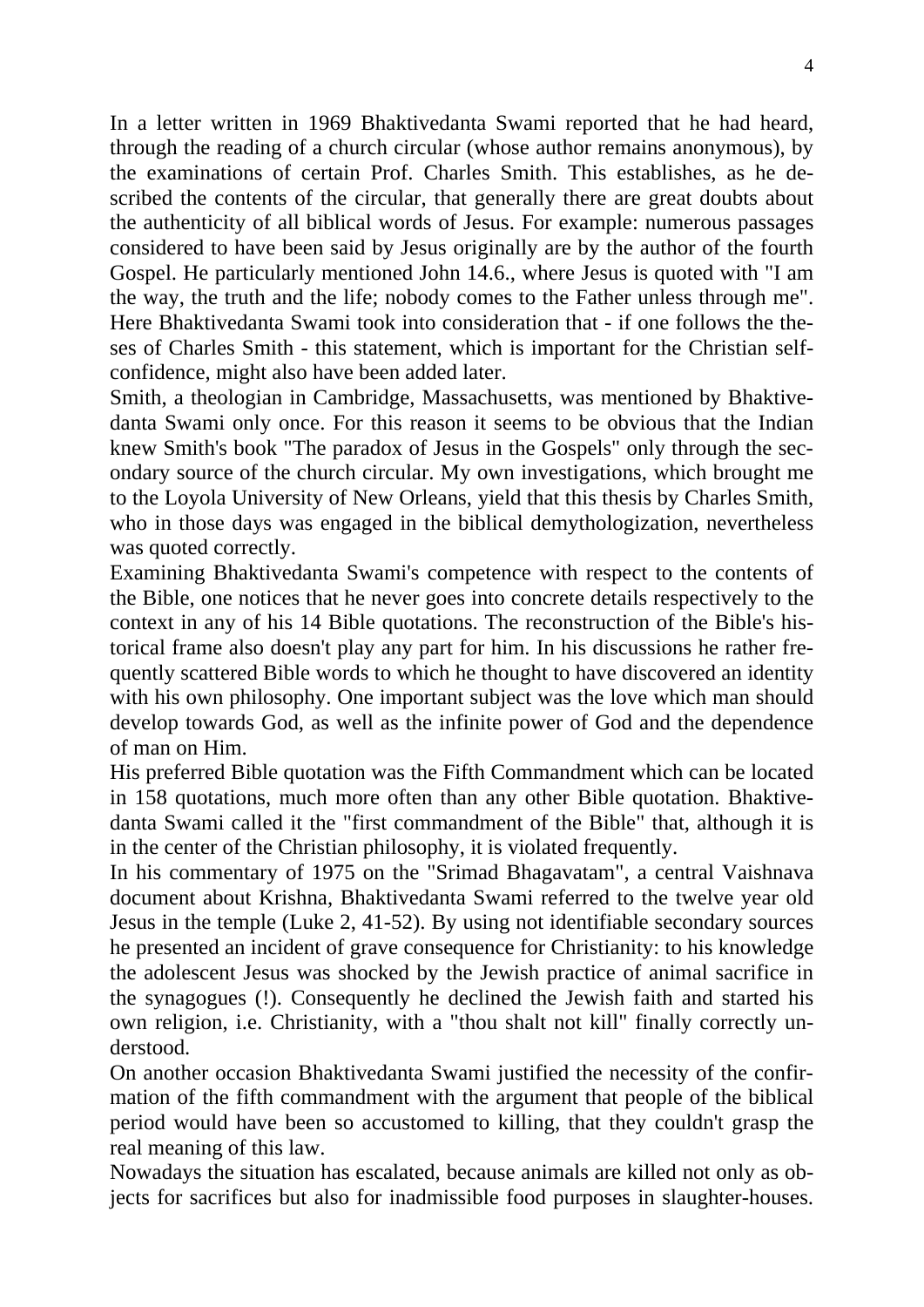Since the killing of living beings, as a matter of principle should be condemned as an abominable and merciless action, one has to describe Christians, who tolerate or support such a deplorable state, as incapable of realizing the true nature of God.

At the same time Bhaktivedanta Swami ascribed a steadily fading influence of the Bible on the urgently necessary religious recovery of the modern western world. It's decay is based on an extremely materialistic and egotistical way of life, particularly of many Christian clergymen. More on this topic in a moment.

Summarizing Bhaktivedanta Swami accepted the biblical texts as the work of a divine revelation and even recommended studies in the Holy Book now and then. Although the words of Jesus are not quoted as a first source, for him the Bible includes all considerable guidelines for the practice of a true religion. Now I would like to go into details on the meaning intended for Jesus in this connection.

1.2. In his complete teachings Bhaktivedanta Swami used the name of Jesus 861 times and the title "Christ" even 1083 times; in comparison: Judaism is mentioned merely 3 times, Mohammed 40 times, Buddha 619 times and Krishna 81.826 times.

Jesus for whom titles like "Lord" or "Son of God" are used has shown an overwhelming sympathy towards all creatures on this planet, moreover a remarkable tolerance (particularly towards his enemies) as well as a self-sacrificing modesty without any material adherence to this world. He has proven an infinite confidence and an absolute dedication to God's powerful greatness.

It is interesting that Bhaktivedanta Swami also used terms of the Hindu tradition: Jesus would have been a real Vaishnava-teacher, a guru, and a powerful "Devotee". This term describes a purely religious and pious man who serves God voluntarily and with infinite devotion. The title "Avatara" is also very important to Bhaktivedanta Swami.

Again and again the exemplary fundamental attitude of Jesus, regarding the serving obedience towards God, is emphasized. Before His earthly existence, while in heaven, it is thought that He might have been without anything to do, and therefore were very bored. On earth however, Bhaktivedanta Swami said, he made efforts toward all other living beings in a truly Vaishnava and exemplary way.

Bhaktivedanta Swami agreed uncompromisingly with the biblical version of Jesus' fate, despite his doubts about the authenticity of the Gospels. He was convinced that there was a divine order for His salvation giving death at the cross. This also applies to the following resurrection. The latter remained second-rated for him, in view of the meaning of Jesus as a sublime, divine ambassador and reformer, towering above everything. The people of the biblical times should have been guided back to the godhead Krishna by developing a more unpretentious - please allow me this expression! - "light-"version of the Vaishnavaphilosophy.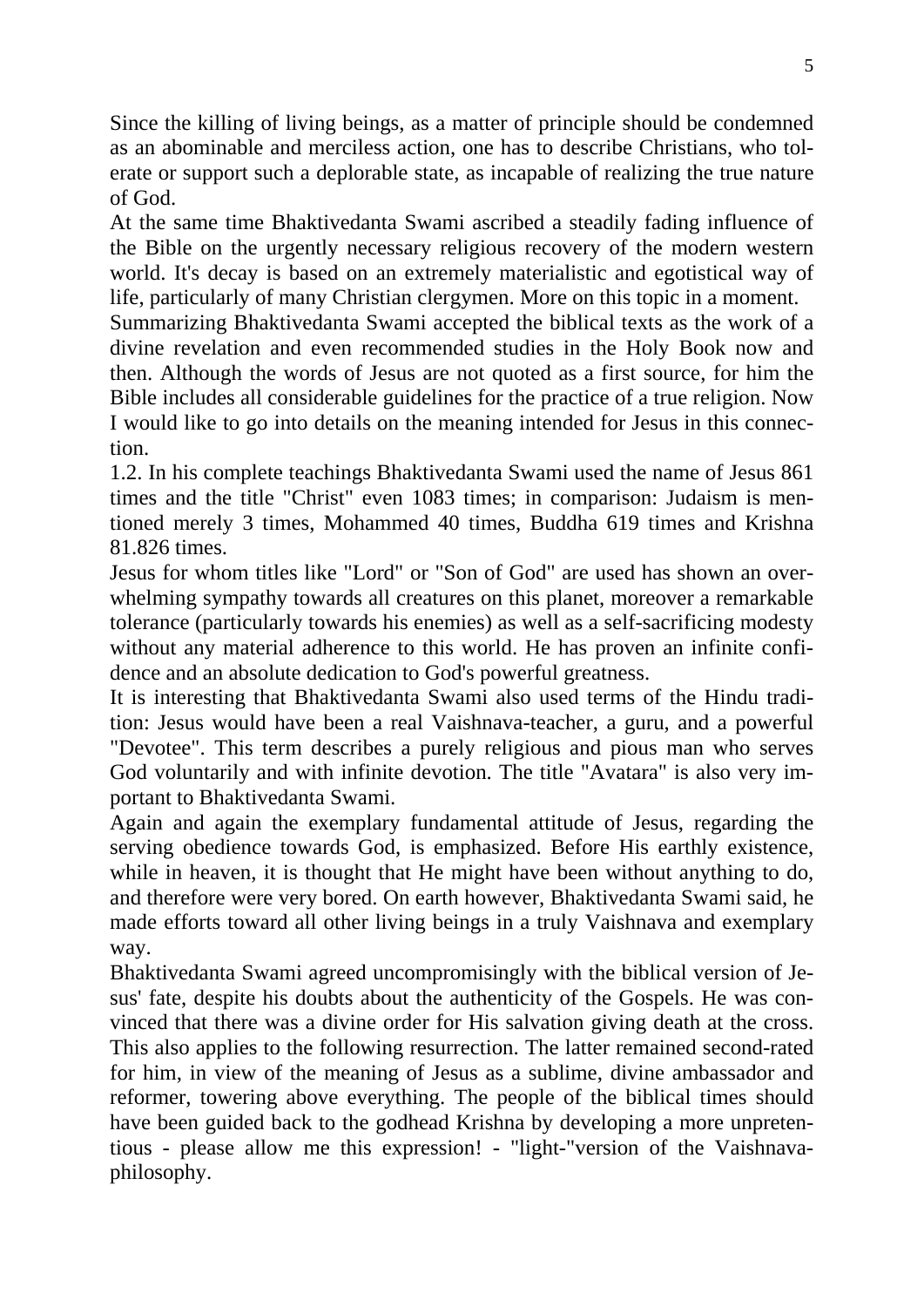Jesus therefore is also indisputably in the tradition of all important religious reformers. His magnanimous and selfless attitude most likely consisted in taking over and wiping out once and for all the sins of mankind, with his self-sacrifice. The after-death interpretation of Jesus' noble deed however, had nothing to do with the original intention, said Bhaktivedanta Swami. For him the practice of the Christian religion rather was based on the creation and preservation of a tricky and disastrous contract which has been concluded in Jesus ever since biblical times. Jesus had the function of a kind of scapegoat to forgive the sins committed in the past, present and future.

This reproach is only comprehensible through Bhaktivedanta Swami's definition of sin, namely the human disobedience towards God and his commandments. No "rotten" contract with Jesus but devotional service to God alone, integrated in daily life prevents the origin of new sins. Every man therefore incessantly and only has to strive activities dedicated to God.

No word of disapproval of the divine concept of forgiveness of sins for the world's salvation is said; only the misunderstanding, and thus abnormal behavior of the supporters of Jesus which in Bhaktivedanta Swami's critical crossfire by undermining morality, even to this day. So to speak as a counterweight to the faultless and perfect Jesus, Bhaktivedanta Swami reproached Christians of all times for being helplessly lost in a purely materialistic life, intolerant fanatics towards other religions, without any kind of world saving philosophy, in return well equipped with inconsistent, corrupt and selfish ethics. All of this proved to be fatal for Bhaktivedanta Swami because in the Ten Commandments there is an acceptable and potentially suitable normative basis for a truthfully meek life. Nevertheless, he had great confidence that the younger generations will prevent the decline of western society. Bhaktivedanta Swami considered a strong rejection of his movement as a measurable degree of public success for himself.

1.3. A portrayal of Bhaktivedanta Swamis critical view of Christianity would be incomplete if his sparse statements about the history of the Christian church were not mentioned.

Within Christianity, the Roman-Catholic Church appeared to him to be the only authorized opponent. He never justified this attitude and it certainly had to do with his rudimentary knowledge of the history of Protestantism, which he severely condemned. He equated the origin of this denomination with the development of the Church of England: a certain King John, so he told the audience in several lectures, is said to have "rotested" against the power of the Romancatholic clergy without any justification. As a result this king founded the since then so-called Protestant Church, which in Bhaktivedanta Swami's opinion is to be called "notoriously discontent". Of course Bhaktivedanta Swami didn't mean King John without land, but Henry VIII. The subject was never extended, consequently no European reformers were ever mentioned.

So much to Bhaktivedanta Swami's view of Christianity. Coming to the third thesis we have to consider the factors which in whole have contributed to Bhak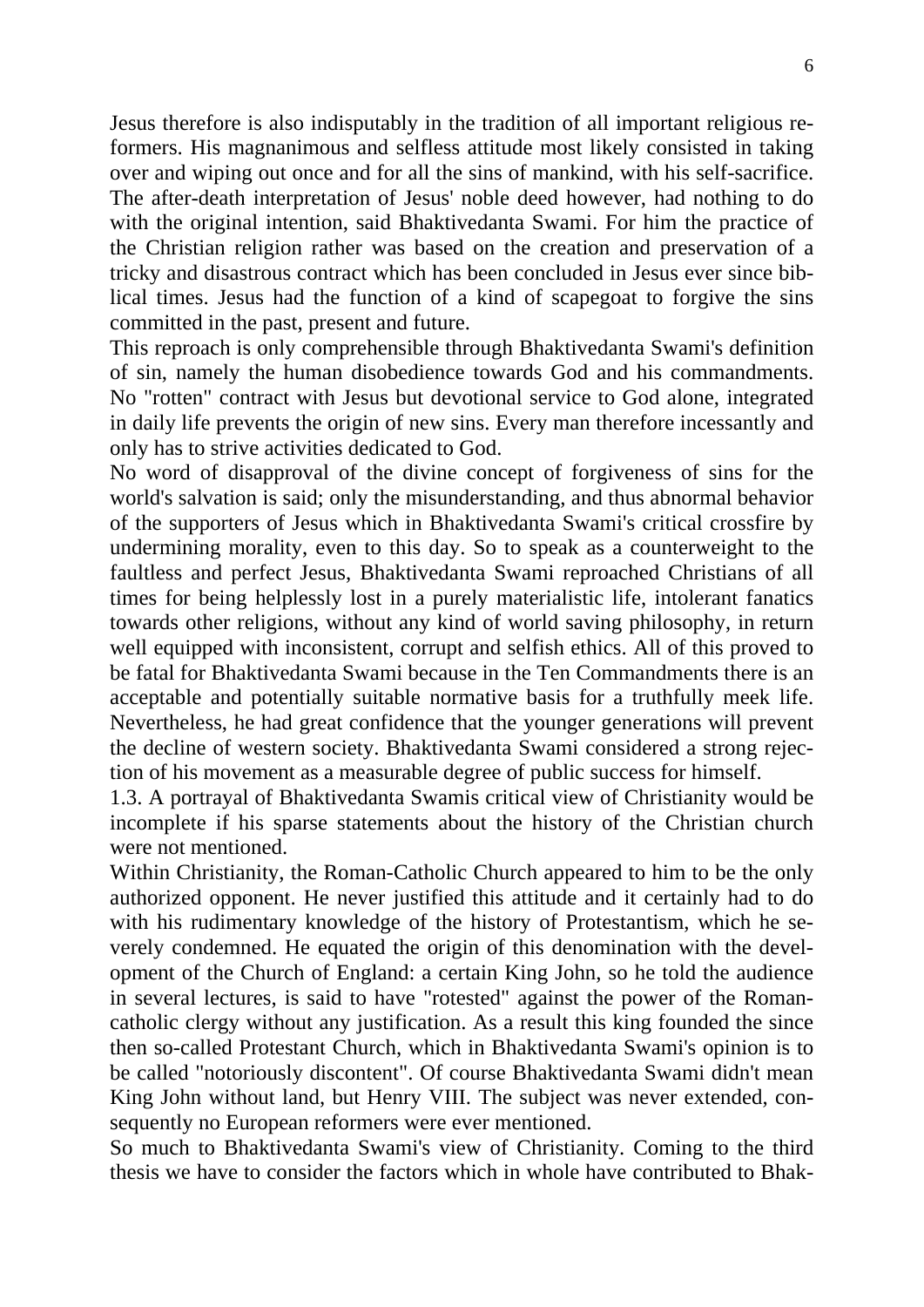tivedanta Swami's religious development and which are believed to have been the decisive influences on his opinions towards Christianity.

There are numerous descriptions of Bhaktivedanta Swami's development from childhood to puberty in the already mentioned ISKCON-biography of 1980. In that the author Satsvarupa das reports on the child and even the adolescent student, who still is called Abhay Charan De, as continuously thinking about religious and philosophical subjects. At the same time he already should have received a sound philosophical training in the Vedic scriptures by his father, and faced western philosophers skeptically and negatively. Conscientiously he is to have listened to his father's descriptions about the eternal soul, Krishna's will and the doctrines of the Vaishnava religion and understood every word of it. Abhay was absolutely indifferent to worldly sciences and their discoveries, never felt any fascination for these subjects.

So far the "facts" written in the biography's first volume. My analysis of Bhaktivedanta Swami's childhood and adolescence however, shows that those descriptions have to be seen as incorrect. I would like to give some detailed reasons for this observation.

2.1. In fact Bhaktivedanta Swami's first contact with a religion was in his childhood, namely by the Vaishnava world of his pious father Goura Mohon, a cloth merchant in Calcutta who observed numerous ritualistic duties and feasts. Till up into his high age, the son remembers his own playful-imitating attempts of Krishna-worship. Yet the theological meaning, he later has to confess retrospectively, remained completely unknown or misunderstood in those days. And his childlike and naive fascination for the solemnity and mystery of the religious cult gave him no insights into the sacred Vaishnava literature.

Instead, Abhay was already confronted with the extremely contrasting and nevertheless enticing culture of the British colonial society. Without any contradiction from his father, he left the religious roots of his ancestors as a pupil and still more sharply as a student. As a teenager his life was defined by religious phenomena, progressive thinking and modern technologies. There were gramophones and ventilators that were moved by invisible dwarfs, he was interested in the driving technology of tramcars, he was fond going to the cinema and drinking 7up, which he was still mad about in his late seventies, and he liked to play football. Altogether Bhaktivedanta Swami gave lectures on this sport 44 times. He, for example, compares the technique of playing football with the theory of reincarnation: "The football has no place. As soon as (it) comes (to) somebody's feet, he kicks. He goes to another body. ... So we are just like football. We are being kicked up. Now I am American. Next time I shall be kicked up to China  $\ldots$ " (lecture about the Bhagavad-Gita in New York, 20<sup>th</sup> Dec. 1966).

2.2. From 1916 to 1920 Abhay was a student at the Scottish Churches College in Calcutta. Here the trends of his childhood and youth continued. In the classes he was confronted with the purely western way of Christian culture. Through the contact with west Europeans a generally existing affinity to the western lifestyle emerged among the students.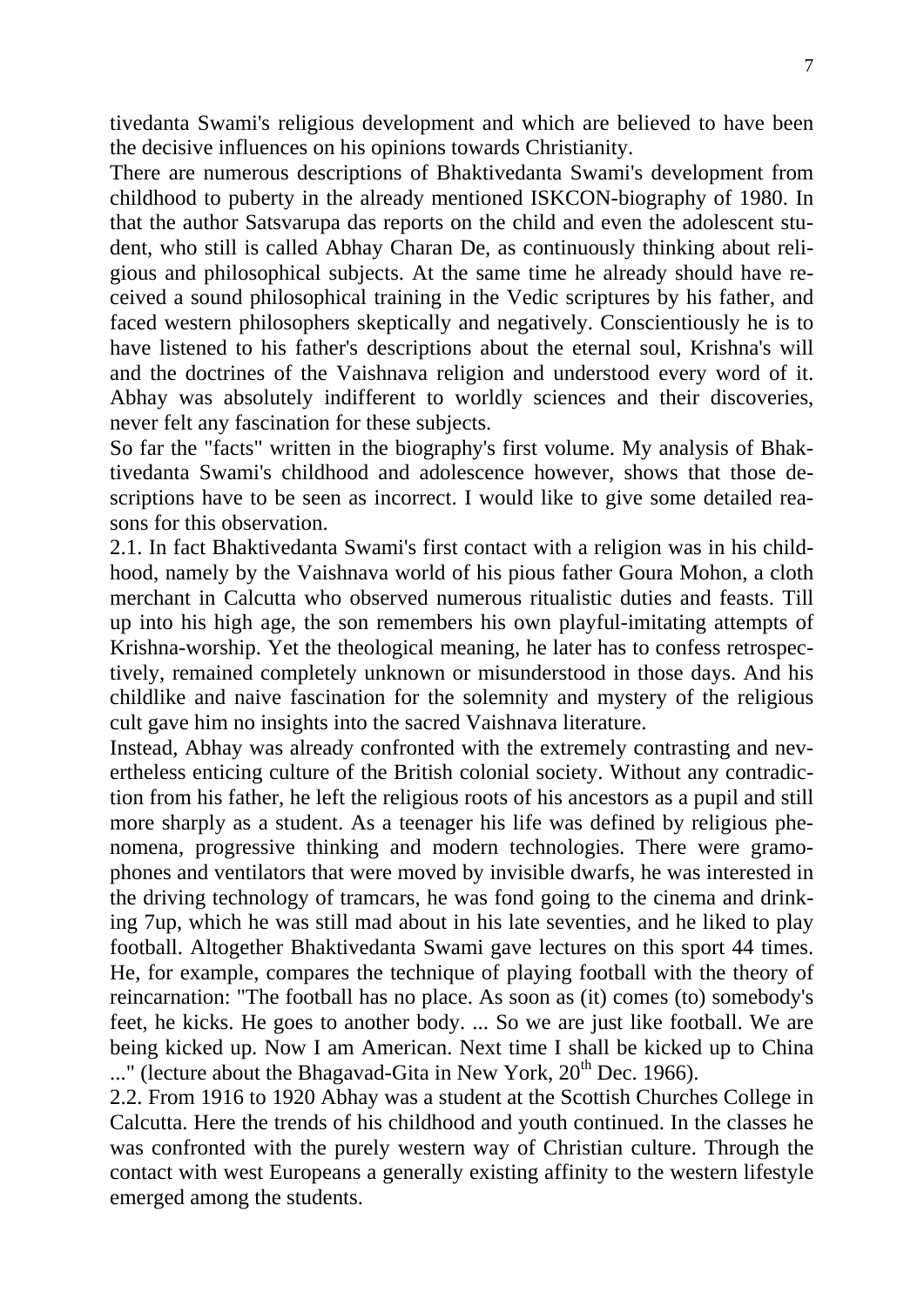In his old age Bhaktivedanta Swami often remembered one of his collegeteachers, a Scottish Reverend by the name of Dr. William Spence Urquhart, the late headmaster of the College. This person obviously had a lasting influence on the student, which was expressed in an extraordinary affection and paternal bond, completely independent of the Christian background of the teacher, at least in the eyes of the young Bhaktivedanta Swami.

With regard to the religious and philosophical knowledge the student behaved more than loyal towards his favorite teacher: Rev Urquhart's daily and obligatory Bible classes in front of 150 (!) students can be considered as the primary source of Bhaktivedanta Swami's Bible knowledge. His frequent reference to this teacher leads me to further investigations of Urquhart's person and theological work. During my two trips to Edinburgh, Scotland I was very successful.

The most important results are: Bhaktivedanta Swami predominantly adopted Rev. Urquhart's introductions of Jesus which are embossed by thoughts of a liberal theology. This particularly applies to the idea of Jesus' divine order as an exemplary religious teacher and as an authority that sets important moral standards. For both scholars the death of Jesus by crucifixion was essential. Neither of them ever doubted the historical authenticity and the divine origin of the biblical words of Jesus. Every now and then the Indian even chose exactly the same Bible quotations and Christian theological terms in his works which his collegeteacher also valued. (Interestingly Rev. Urquhart had lively contact to Rudolf Otto in Marburg and spoke German fluently; they visited each other in Germany and in India.)

During his College years Abhay's knowledge of his paternal childhood religion vanished completely, or rather was rejected by the student now and then. Instead, according to his own statements, he developed a real longing for western identity and modern city life; he dreamed of trips to New York or London (the cities which later should become the first centers of his missionary activities), he admired the first skyscrapers as he used to the streetcars and regularly read scientific magazines, for example "The Scientific American".

So much for Bhaktivedanta Swami's own statements about his own religious development in childhood and adolescence. Some more words to the ISKCONbiography. Quite obviously it tries to create an indisputable ideal of Bhaktivedanta Swami's religious personality full of legends, a procedure which is academically little commendable and laudable. For this reason it isn't further surprising that the author has completely ignored the influential person of the Scottish Reverend Urquhart.

2.3. Finally, let's have a look at Bhaktivedanta Swami's theological career as an adult. Although one cannot find any reference to Christianity in the traditional Vaishnava-theology, the changed conditions during the British rule in India made contacts possible to Christian missionaries. This phenomenon also began to show in the writings of Bhaktivedanta Swami's spiritual Vaishnava-teacher, Bhaktisiddhanta Sarasvati and his physical father, Bhaktivinoda Thakura Swami. Their theological positions to Christianity also influenced the views of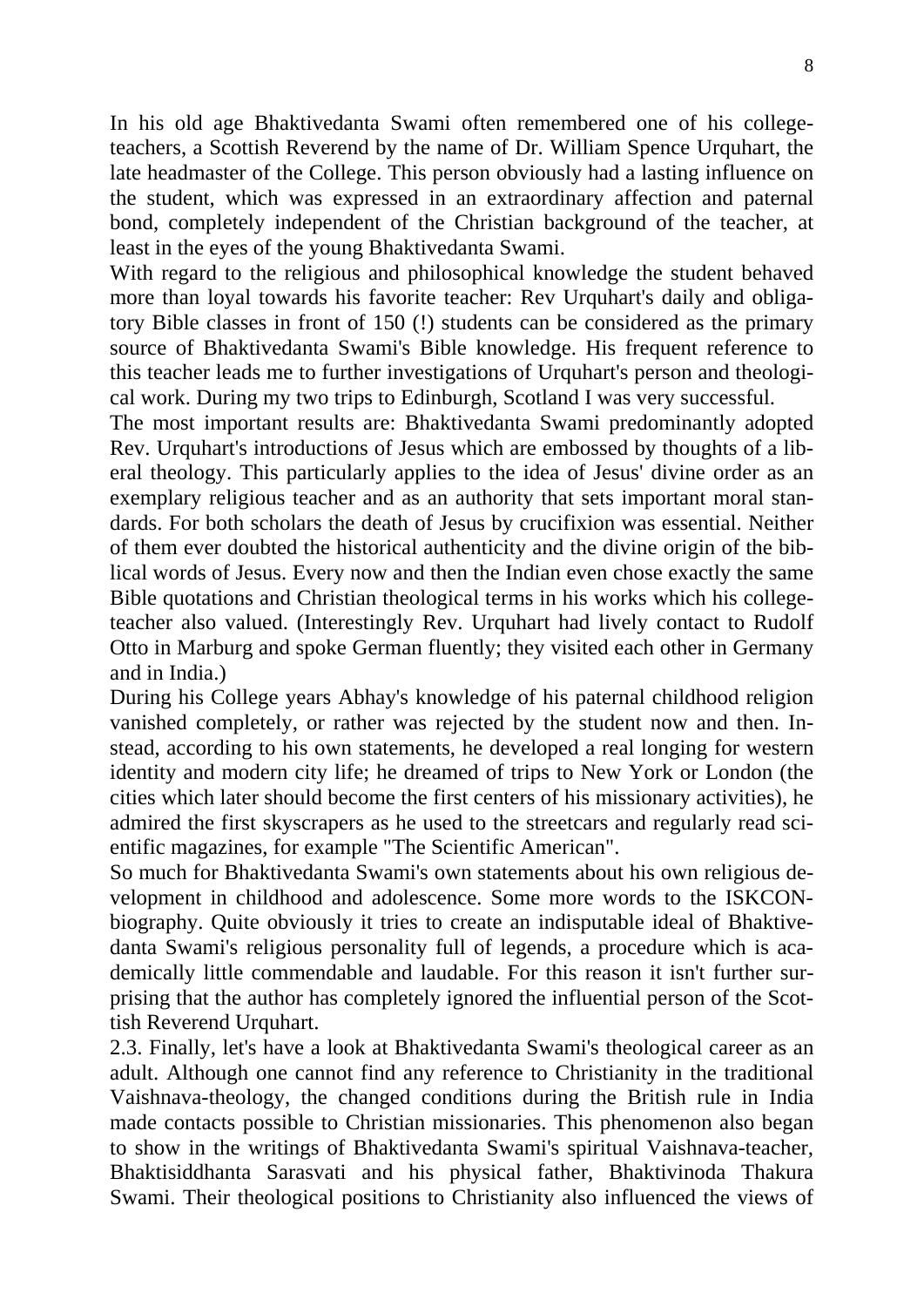the ISKCON-founder. I could verify these assumptions via Internet only after arduous literature research.

Bhaktivinoda Thakura Swami saw Jesus as a religious reformer who - as others before Him - engaged in the fulfillment of the divine law on earth. He said that Jesus set an example by having all qualities of a Savior with a strong loving dedication to the paternal God. However He was not understood adequately by His contemporaries who in turn resulted in an interpretative distortion of the Holy Bible. Bhaktivinoda Thakura emphasized that the divine message has a global character so that Christians finally could come to quite similar religious findings as the Vaishnavas.

Bhaktivedanta Swami adopted the fundamental distinction of religious philosophies, which was originally believed by Bhaktisiddhanta Sarasvati, his actual Vaishnava-guru (the initiation had been carried out in November 1932, ten years after their first meeting).

Both clearly mark off a unique "religion" from a so-called "practice of faith", with the examples of Hinduism, Buddhism, Islam and Christianity. To be concrete, one has to understand religion as the learning and the lifelong exerted rehearsal of obedience towards God and His laws. Since today it is possible to convert from one denomination to another - like changing one's mind - one could not speak of a true religion in that case, but merely of piety (in the sense of "having confidence in something" or "standing up for a spiritual point of view"). Nevertheless Bhaktisiddhanta Sarasvati concluded, like his pupil Bhaktivedanta Swami later on, that it would be possible for a true Christian to keep his belief, because this "religion" also has the powerful potential, for reaching the aim of the claimed Krishna-consciousness.

The criticism of the members of clerical institutions is strongly defined in the scriptures of Bhaktisiddhanta Sarasvati. He claimed that spiritual dignitaries all throughout the world are prototypes of human corruption, since they hinder any spiritual development and simultaneously promote the growth of hypocrisy, the mania of sensuality, the addiction to intoxication and the killing of animals.

Just like Bhaktivedanta Swami his teacher had confidence in the reforming power of the younger generations and called on a religious offensive by authoritative and missionary activities religious emissaries, for example by distributing religious books. Bhaktisiddhanta Sarasvati's order for Bhaktivedanta Swami shortly before his death in 1937 to preach in western countries has to be understood with this background information.

3. At the end of this lecture let me now summarize the most important facts. During his missionary activities, the Vaishnava-teacher Bhaktivedanta Swami again and again fell back upon his Bible knowledge and his concrete introductions of Jesus, which supposes many years of education under a genuine Christian background.

The emotional bases for the religiousness of the Indian were already anchored in his paternal education, although he was totally alienated from every Vaishnava